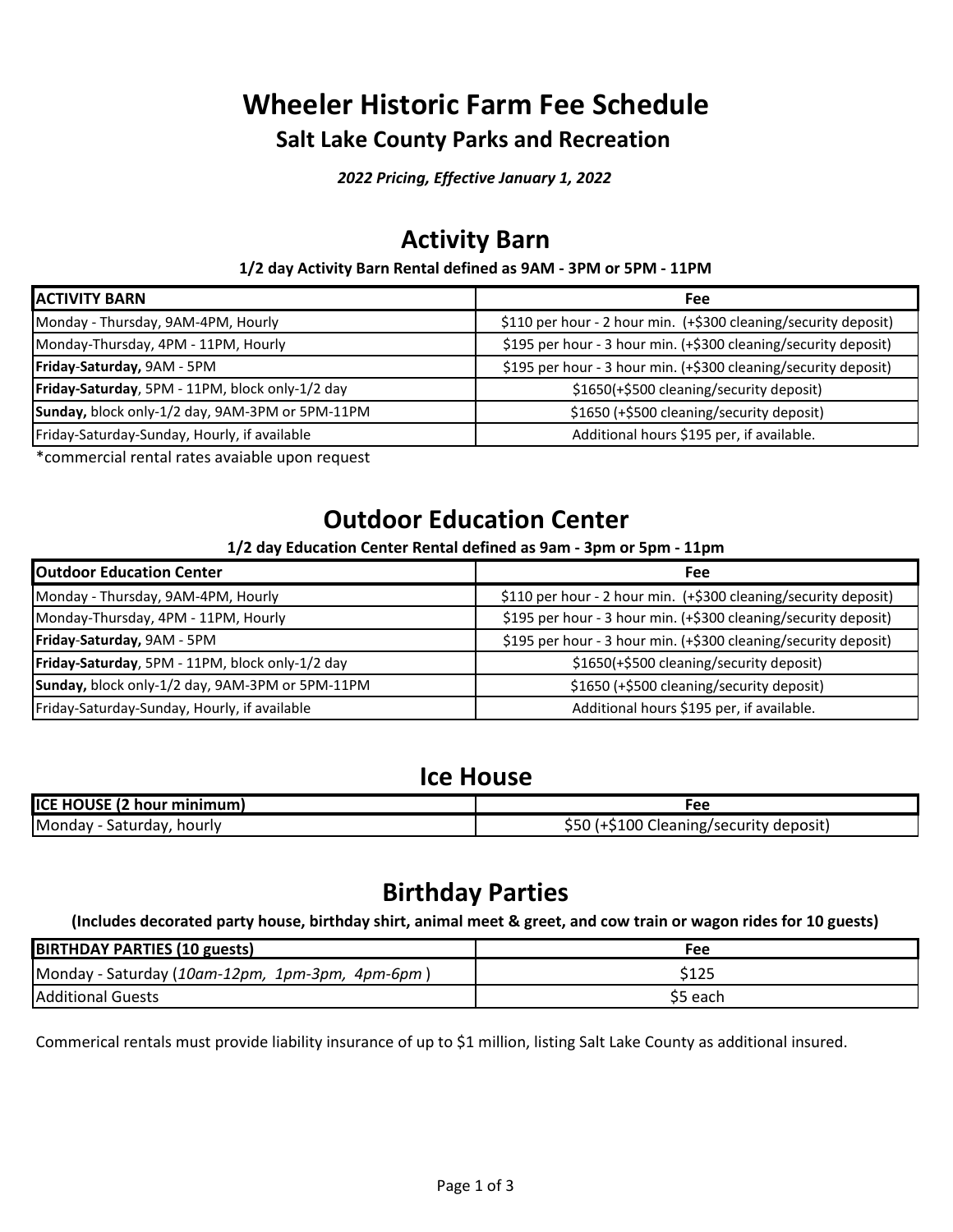# **PARK & LAWN AREAS**

## **Pavilion**

| Half Day Rental (9am - 3pm or 4pm - 9pm) | Fee                                      |
|------------------------------------------|------------------------------------------|
| Up to 100 people $1/2$ day               | \$150 (+\$100 Cleaning/security Deposit) |
| 100-250 people 1/2 day                   | \$275 (+\$100 Cleaning/security Deposit) |
| 250-500 people 1/2 day                   | \$400 (+\$200 Cleaning/security deposit) |

## **Central Lawn, West Lawn**

| Half Day Rental (9am - 3pm or 4pm - 9pm) | Fee                                      |
|------------------------------------------|------------------------------------------|
| Up to 100 people $1/2$ day               | \$125 (+\$100 Cleaning/security Deposit) |
| 100-250 people 1/2 day                   | \$250 (+\$100 Cleaning/security Deposit) |
| 250-500 people 1/2 day                   | \$400 (+\$200 Cleaning/security deposit) |

Wheeler Farm is a public park. Please consider this when you are renting outdoor spaces.

Wheeler Historic Farm has just over 200 parking places.

When you rent an outdoor space, you are charged based on the number of attendees/guests. The more people you have, the more space you are required to rent. This is a security measure we have put in place to help ensure events are not stacked on top of each other and that we have enough parking.

A small family reunion, up to 100 people, can rent one space. That leaves another lawn space available to rent to other groups of similar size.

A large 5K run of up to 500 people must rent all spaces. This way we don't rent lawn spaces to another group.

Rental of the pavilion only includes the pavilion/west lawn space. The public always has access to the playground and

When a group rents all lawn spaces based on the size of their event, they may or may not physically occupy said lawn areas. We do not rope off spaces, or police their use by the public. If your group is not physically using the space, anticipate the public will use the space. The purpose of renting you the space is so we don't rent it to another group.

We have 3 rentable outdoor spaces.

■ The Central Lawn, located directly east of the Activity Barn.